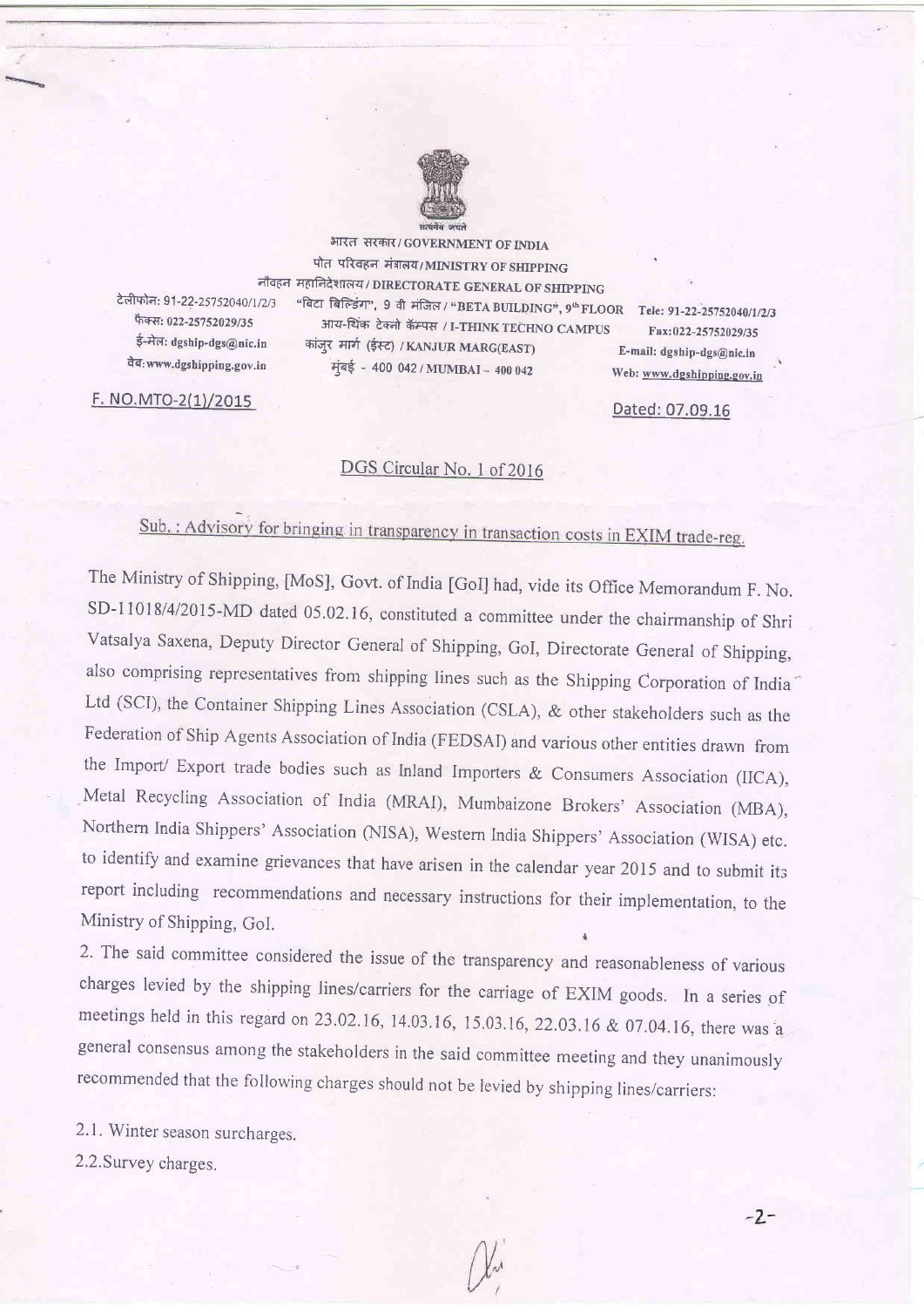2.3.Lo Lo charges

2.4. Cost recovery charges.

2.5. Vessel traffic charges

2.6. Container monitoring charges

2.7 . Detention invoice release charges.

 $-2-$ 

2.8.Late DO charges.

2.9. CFS receiving charges.

2.10. Supply chain security fee.

2.11. CBL pass through charges.

2.12. Warehouse special charges.

2.13. Transporters union charges.

2.14. Urgent examination expenses.

2.15. ENS charges.

2.16.Late DO release charges.

2.17 . BL print charges at destination.

2.18. DO revalidation charges.

2.19. Import General Manifest (IGM) charges.

2.20.Empty return at different port charges.

2.21 . Empty yard offloading charges.

2.22. Destuffed delivery charges.

2.23. Inland Hauling Charges (IHC).

2.24. Terminal Handling Charges (THC).

2.25. Change of Destination (COD) charges.

3. The said committee submitted its report on 19.05.2016 to the Ministry of Shipping, GoI.

4. The Director General of Shipping (DGS), GoI, had convened a meeting of the Committee members and allied stakeholders on 08.08.16 to work out the modalities to implement the recommendations of the Committee in its report recommendations were reconfirmed by the Committee members and stakeholders.

5' in view cf the consensus among the various stakeholders such as shipping lines, EXIM associations & trade bodies as mentioned in para I above, the shipping lines are hereby advised

 $-3-$